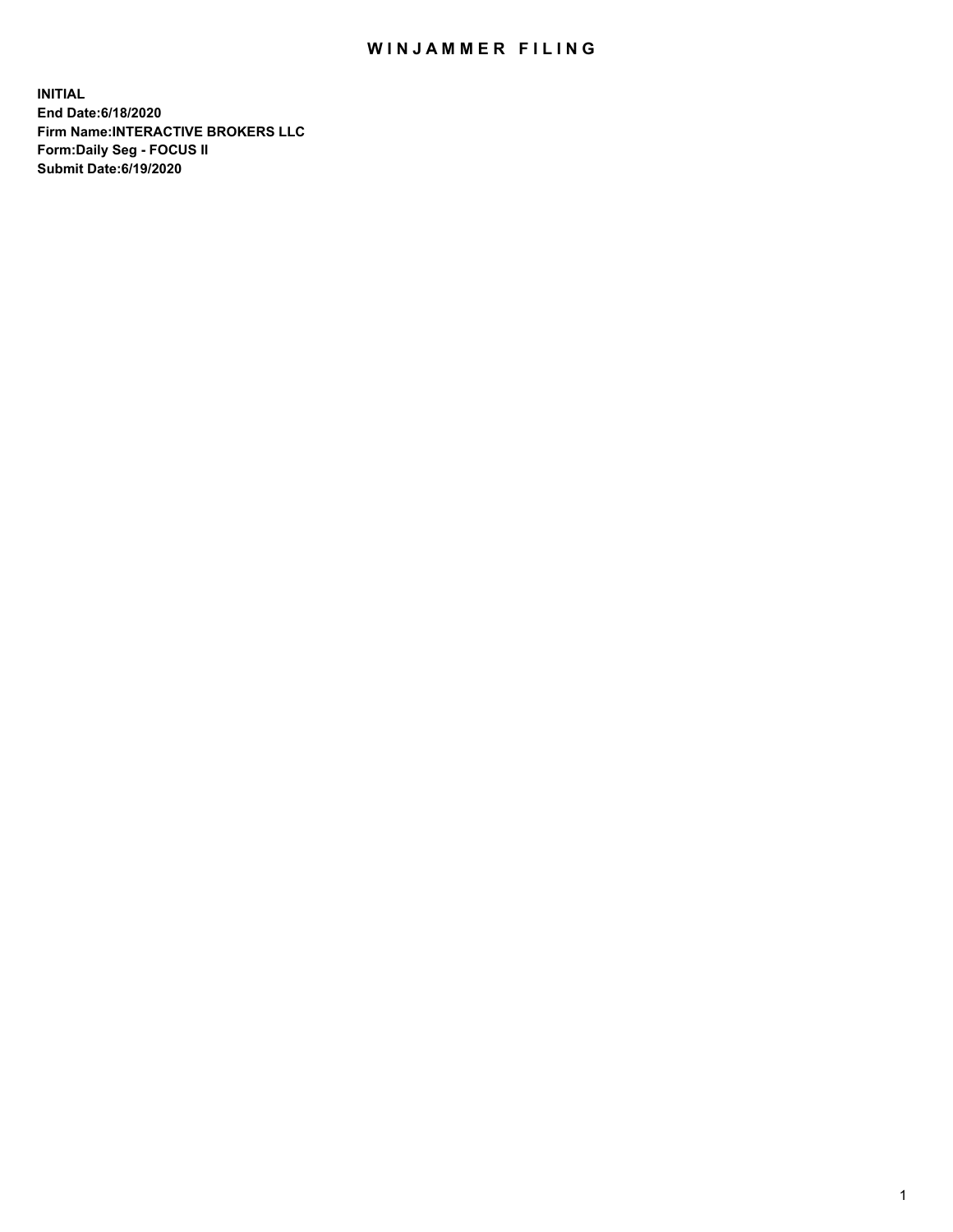**INITIAL End Date:6/18/2020 Firm Name:INTERACTIVE BROKERS LLC Form:Daily Seg - FOCUS II Submit Date:6/19/2020 Daily Segregation - Cover Page**

| Name of Company                                                                                                                                                                                                                                                                                                                | <b>INTERACTIVE BROKERS LLC</b>                                                   |
|--------------------------------------------------------------------------------------------------------------------------------------------------------------------------------------------------------------------------------------------------------------------------------------------------------------------------------|----------------------------------------------------------------------------------|
| <b>Contact Name</b>                                                                                                                                                                                                                                                                                                            | James Menicucci                                                                  |
| <b>Contact Phone Number</b>                                                                                                                                                                                                                                                                                                    | 203-618-8085                                                                     |
| <b>Contact Email Address</b>                                                                                                                                                                                                                                                                                                   | jmenicucci@interactivebrokers.c<br>om                                            |
| FCM's Customer Segregated Funds Residual Interest Target (choose one):<br>a. Minimum dollar amount: ; or<br>b. Minimum percentage of customer segregated funds required:% ; or<br>c. Dollar amount range between: and; or<br>d. Percentage range of customer segregated funds required between:% and%.                         | <u>0</u><br>$\overline{\mathbf{0}}$<br>155,000,000 245,000,000<br>0 <sub>0</sub> |
| FCM's Customer Secured Amount Funds Residual Interest Target (choose one):<br>a. Minimum dollar amount: ; or<br>b. Minimum percentage of customer secured funds required:% ; or<br>c. Dollar amount range between: and; or<br>d. Percentage range of customer secured funds required between:% and%.                           | <u>0</u><br>$\overline{\mathbf{0}}$<br>80,000,000 120,000,000<br>0 <sub>0</sub>  |
| FCM's Cleared Swaps Customer Collateral Residual Interest Target (choose one):<br>a. Minimum dollar amount: ; or<br>b. Minimum percentage of cleared swaps customer collateral required:% ; or<br>c. Dollar amount range between: and; or<br>d. Percentage range of cleared swaps customer collateral required between:% and%. | <u>0</u><br>$\underline{\mathbf{0}}$<br>0 <sub>0</sub><br>0 <sub>0</sub>         |

Attach supporting documents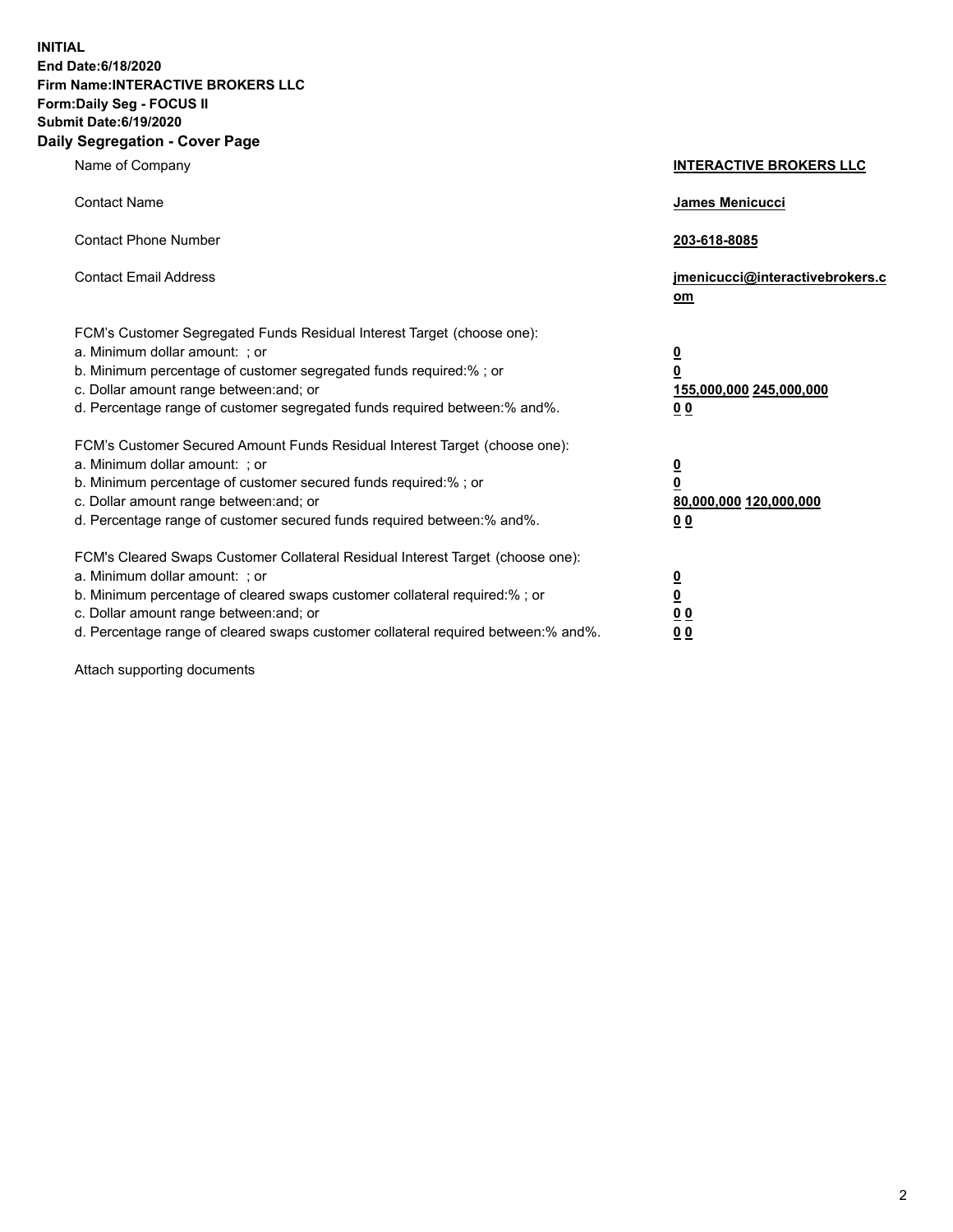## **INITIAL End Date:6/18/2020 Firm Name:INTERACTIVE BROKERS LLC Form:Daily Seg - FOCUS II Submit Date:6/19/2020 Daily Segregation - Secured Amounts**

|     | Daily Əeyleyatıolı - Əeculeu Allıoulits                                                                    |                                      |
|-----|------------------------------------------------------------------------------------------------------------|--------------------------------------|
|     | Foreign Futures and Foreign Options Secured Amounts                                                        |                                      |
|     | Amount required to be set aside pursuant to law, rule or regulation of a foreign                           | $0$ [7305]                           |
|     | government or a rule of a self-regulatory organization authorized thereunder                               |                                      |
| 1.  | Net ledger balance - Foreign Futures and Foreign Option Trading - All Customers                            |                                      |
|     | A. Cash                                                                                                    | 581,763,597 [7315]                   |
|     | B. Securities (at market)                                                                                  | $0$ [7317]                           |
| 2.  | Net unrealized profit (loss) in open futures contracts traded on a foreign board of trade                  | 404,506 [7325]                       |
| 3.  | Exchange traded options                                                                                    |                                      |
|     | a. Market value of open option contracts purchased on a foreign board of trade                             | 3,861,562 [7335]                     |
|     | b. Market value of open contracts granted (sold) on a foreign board of trade                               | -2,028,363 [7337]                    |
| 4.  | Net equity (deficit) (add lines 1. 2. and 3.)                                                              | 584,001,302 [7345]                   |
| 5.  | Account liquidating to a deficit and account with a debit balances - gross amount                          | 6,868 [7351]                         |
|     | Less: amount offset by customer owned securities                                                           | 0 [7352] 6,868 [7354]                |
| 6.  | Amount required to be set aside as the secured amount - Net Liquidating Equity                             | 584,008,170 [7355]                   |
|     | Method (add lines 4 and 5)                                                                                 |                                      |
| 7.  | Greater of amount required to be set aside pursuant to foreign jurisdiction (above) or line                | 584,008,170 [7360]                   |
|     | 6.                                                                                                         |                                      |
|     | FUNDS DEPOSITED IN SEPARATE REGULATION 30.7 ACCOUNTS                                                       |                                      |
| 1.  | Cash in banks                                                                                              |                                      |
|     | A. Banks located in the United States                                                                      | 87,994,398 [7500]                    |
|     | B. Other banks qualified under Regulation 30.7                                                             | 0 [7520] 87,994,398 [7530]           |
| 2.  | <b>Securities</b>                                                                                          |                                      |
|     | A. In safekeeping with banks located in the United States                                                  | 479,860,800 [7540]                   |
|     | B. In safekeeping with other banks qualified under Regulation 30.7                                         | 0 [7560] 479,860,800 [7570]          |
| 3.  | Equities with registered futures commission merchants                                                      |                                      |
|     | A. Cash                                                                                                    | $0$ [7580]                           |
|     | <b>B.</b> Securities                                                                                       | $0$ [7590]                           |
|     |                                                                                                            | $0$ [7600]                           |
|     | C. Unrealized gain (loss) on open futures contracts<br>D. Value of long option contracts                   | $0$ [7610]                           |
|     | E. Value of short option contracts                                                                         |                                      |
| 4.  | Amounts held by clearing organizations of foreign boards of trade                                          | 0 [7615] 0 [7620]                    |
|     | A. Cash                                                                                                    | $0$ [7640]                           |
|     | <b>B.</b> Securities                                                                                       |                                      |
|     | C. Amount due to (from) clearing organization - daily variation                                            | $0$ [7650]                           |
|     | D. Value of long option contracts                                                                          | $0$ [7660]<br>$0$ [7670]             |
|     | E. Value of short option contracts                                                                         | 0 [7675] 0 [7680]                    |
| 5.  |                                                                                                            |                                      |
|     | Amounts held by members of foreign boards of trade<br>A. Cash                                              | 144,767,326 [7700]                   |
|     | <b>B.</b> Securities                                                                                       |                                      |
|     | C. Unrealized gain (loss) on open futures contracts                                                        | $0$ [7710]                           |
|     |                                                                                                            | -266,739 [7720]                      |
|     | D. Value of long option contracts                                                                          | 3,861,562 [7730]                     |
|     | E. Value of short option contracts                                                                         | <u>-2,028,363</u> [7735] 146,333,786 |
| 6.  |                                                                                                            | $[7740]$                             |
| 7.  | Amounts with other depositories designated by a foreign board of trade                                     | $0$ [7760]                           |
| 8.  | Segregated funds on hand                                                                                   | $0$ [7765]                           |
| 9.  | Total funds in separate section 30.7 accounts                                                              | 714,188,984 [7770]                   |
|     | Excess (deficiency) Set Aside for Secured Amount (subtract line 7 Secured Statement<br>Page 1 from Line 8) | 130,180,814 [7380]                   |
| 10. | Management Target Amount for Excess funds in separate section 30.7 accounts                                | 80,000,000 [7780]                    |
| 11. | Excess (deficiency) funds in separate 30.7 accounts over (under) Management Target                         | 50,180,814 [7785]                    |
|     |                                                                                                            |                                      |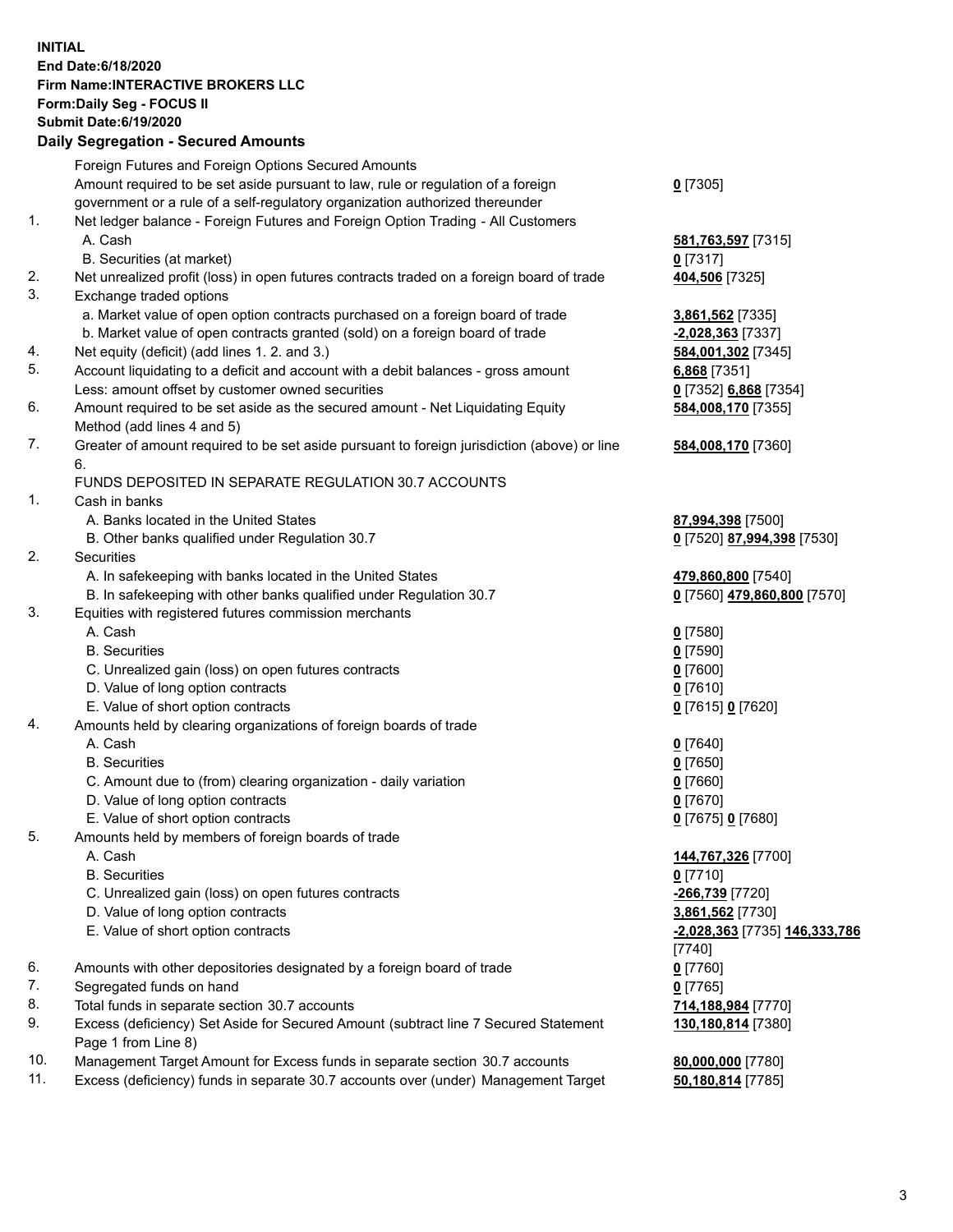**INITIAL End Date:6/18/2020 Firm Name:INTERACTIVE BROKERS LLC Form:Daily Seg - FOCUS II Submit Date:6/19/2020 Daily Segregation - Segregation Statement** SEGREGATION REQUIREMENTS(Section 4d(2) of the CEAct) 1. Net ledger balance A. Cash **5,404,671,684** [7010] B. Securities (at market) **0** [7020] 2. Net unrealized profit (loss) in open futures contracts traded on a contract market **-61,133,908** [7030] 3. Exchange traded options A. Add market value of open option contracts purchased on a contract market **295,773,060** [7032] B. Deduct market value of open option contracts granted (sold) on a contract market **-262,297,949** [7033] 4. Net equity (deficit) (add lines 1, 2 and 3) **5,377,012,887** [7040] 5. Accounts liquidating to a deficit and accounts with debit balances - gross amount **6,693,545** [7045] Less: amount offset by customer securities **0** [7047] **6,693,545** [7050] 6. Amount required to be segregated (add lines 4 and 5) **5,383,706,432** [7060] FUNDS IN SEGREGATED ACCOUNTS 7. Deposited in segregated funds bank accounts A. Cash **1,150,918,307** [7070] B. Securities representing investments of customers' funds (at market) **2,461,513,890** [7080] C. Securities held for particular customers or option customers in lieu of cash (at market) **0** [7090] 8. Margins on deposit with derivatives clearing organizations of contract markets A. Cash **5,274,344** [7100] B. Securities representing investments of customers' funds (at market) **2,030,159,695** [7110] C. Securities held for particular customers or option customers in lieu of cash (at market) **0** [7120] 9. Net settlement from (to) derivatives clearing organizations of contract markets **820,567** [7130] 10. Exchange traded options A. Value of open long option contracts **295,655,213** [7132] B. Value of open short option contracts **-262,237,958** [7133] 11. Net equities with other FCMs A. Net liquidating equity **0** [7140] B. Securities representing investments of customers' funds (at market) **0** [7160] C. Securities held for particular customers or option customers in lieu of cash (at market) **0** [7170] 12. Segregated funds on hand **0** [7150] 13. Total amount in segregation (add lines 7 through 12) **5,682,104,058** [7180] 14. Excess (deficiency) funds in segregation (subtract line 6 from line 13) **298,397,626** [7190] 15. Management Target Amount for Excess funds in segregation **155,000,000** [7194] 16. Excess (deficiency) funds in segregation over (under) Management Target Amount Excess **143,397,626** [7198]